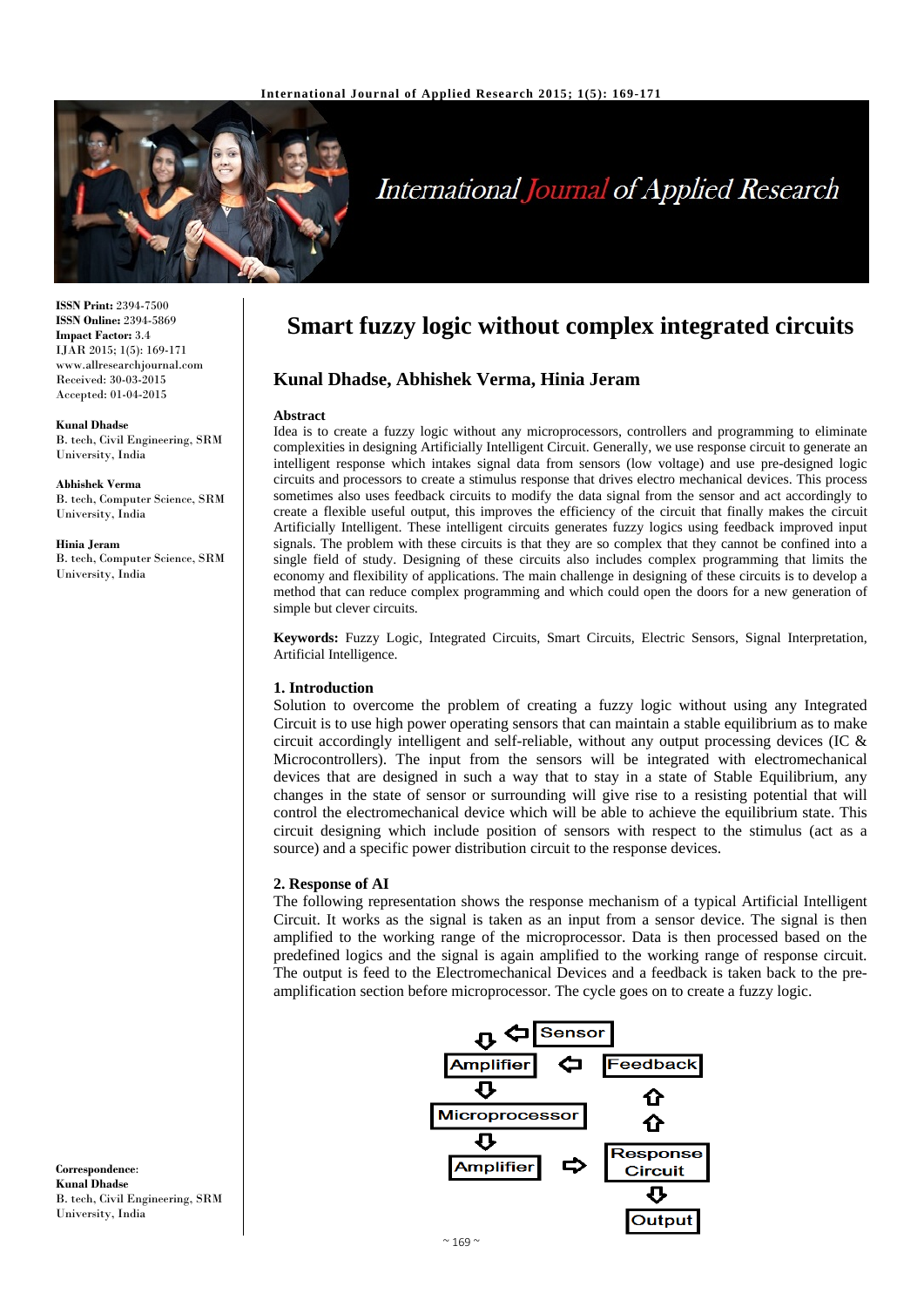#### **3. Response Mechanism of Proposed Idea**



Explanation- Sensor can be categorized into low power and high power sensors. Low power sensors contains photodiodes. Photo sensors which produces a small voltage to the stimulus, whereas the high voltage sensors contains solar cells, which can be used as a sensor of electromagnetic radiations to produce a high voltage that can be used as driving potential directly without amplification.

#### TAKING AN EXAMPLE OF A SUN FOLLOWING VEHICLE

Imagine a small vehicle which can follow the sun in the full day time. Here we can build this vehicle using conventional Artificial Intelligent circuit by simply placing four motors with independent control and place four photo detectors to generate voltage to the stimulus Sun and varying position of the Sun will cause change in voltage strength from photo detectors to detect the intensity of light in the left and right direction of the vehicle. This data can be processed by a processor and further amplified to drive the four motors accordingly, such a circuit can drive two left and two right motors accordingly to drive the vehicle in a direct of constant sun light i.e. to follow the sun.

But even making such a simple car will require computation and processors which will be able to control rotation of four motors to make it to follow sun based on the changing illumination on the four sensors.

#### **Explanation**

This model contains four solar cells that acts as high power sensors which produces high voltage to drive servo motors directly without amplification. We can design a simple circuit such that the Array 1, 1' is connected diagonally with Servo motors 1, 1' respectively, and vice-versa. The solar cells are kept slanted at small angle so that they create a difference in value of potential created in two set of array depending upon the exposure of solar cells.

| Servo <sub>2</sub>  |                    | AA'                     | Servo 1            |     |
|---------------------|--------------------|-------------------------|--------------------|-----|
|                     | <b>Solar Array</b> | <b>Solar Array</b><br>2 |                    | BB' |
|                     | <b>Solar Array</b> | 2'                      | <b>Solar Array</b> |     |
| Servo <sub>2'</sub> |                    | Servo 1'                |                    |     |

#### **4. Equilibrium Establishment**

Let us appoint the TASK of the vehicle stable equilibrium that is created by the junction between the potential created by the two set of array. Suppose light falling on an individual array is greater than that of another one due to the position of the sun being not on the top of the array, due to this positional change of sun intensity on array will create an imbalance in potential created by the different set of array. This will lead to an imbalance in the equilibrium condition. The vehicle is designed in such a way that this imbalance in the potential difference will change the rotation of the motors accordingly and which automatically create a FUZZY LOGIC which tend to restore the equilibrium condition. In simple words the TASK of the vehicle is to follow the sun and corresponding equilibrium condition to the TASK is the condition that the sets of solar array gets equal illumination and produce same voltage that will drive the motors in the left and right side with same speed and will force the vehicle to move in a straight path and deviation from straight line path will be called the unstable condition of the stable equilibrium which will be corrected by our so formed FUZZY LOGIC that will control the revolutions of motors from both the sides to maintain the equilibrium, finally completing the TASK without any complex circuit and computation. This way of solving problems of controlling circuits have a scope in teaching how to think creative without being dependent on computation and programming in circuit designing.

#### **Circuit Designing Using Conventional Low Power Sensors:**

Low power sensors includes photodiodes, which only create a millivolt of potential which need to be amplified to make a practical sense of powering motors which generally operates in volts of potential. Taking case of the same sun following car with the help of low power devices we need to amplify the weak signal to a considerable amount using common simple logic amplifiers that uses local harmonic current from a constant power source to amplify the weak signals from low power sensors to convert it into a signal similar to the high power sensor signal. This clever method effectively solves the problem of inflexibility in application of this theory. Now instead of using solar cells we can use small

Photodiodes to induce a small but specifically similar voltage that is variable in the left and right side of sensors with respect to the illumination of sun light on them. Now this small signal can be made to create a difference in potential when amplified in the working potential zone of motors, by using barriers like ZENNER DIOD with a desirable specific threshold potential to limit the potential produced,

This will provide a specific limit to the lower power input signals to produce a considerably low power output voltage which runs the motors of the unstable side and accordingly rotate the vehicle to the TASK represented by an equilibrium state of following the Sun.

Remembering one promise from the start and staying on it faithfully this idea of using simple logic circuit, with a little bit of creativity proved that we need to think from scratch about this potentially useful method of circuit designing, which promises a better understanding and potential application in the fields of AI circuits, autonomous robotics and electronics.

### **5. Application in the Field of Concentrated Solar Power Plants**

Solar power produced using concentrated reflectors meets power demand in many countries, it only requires one time installation cost besides maintenance. But each reflector comes